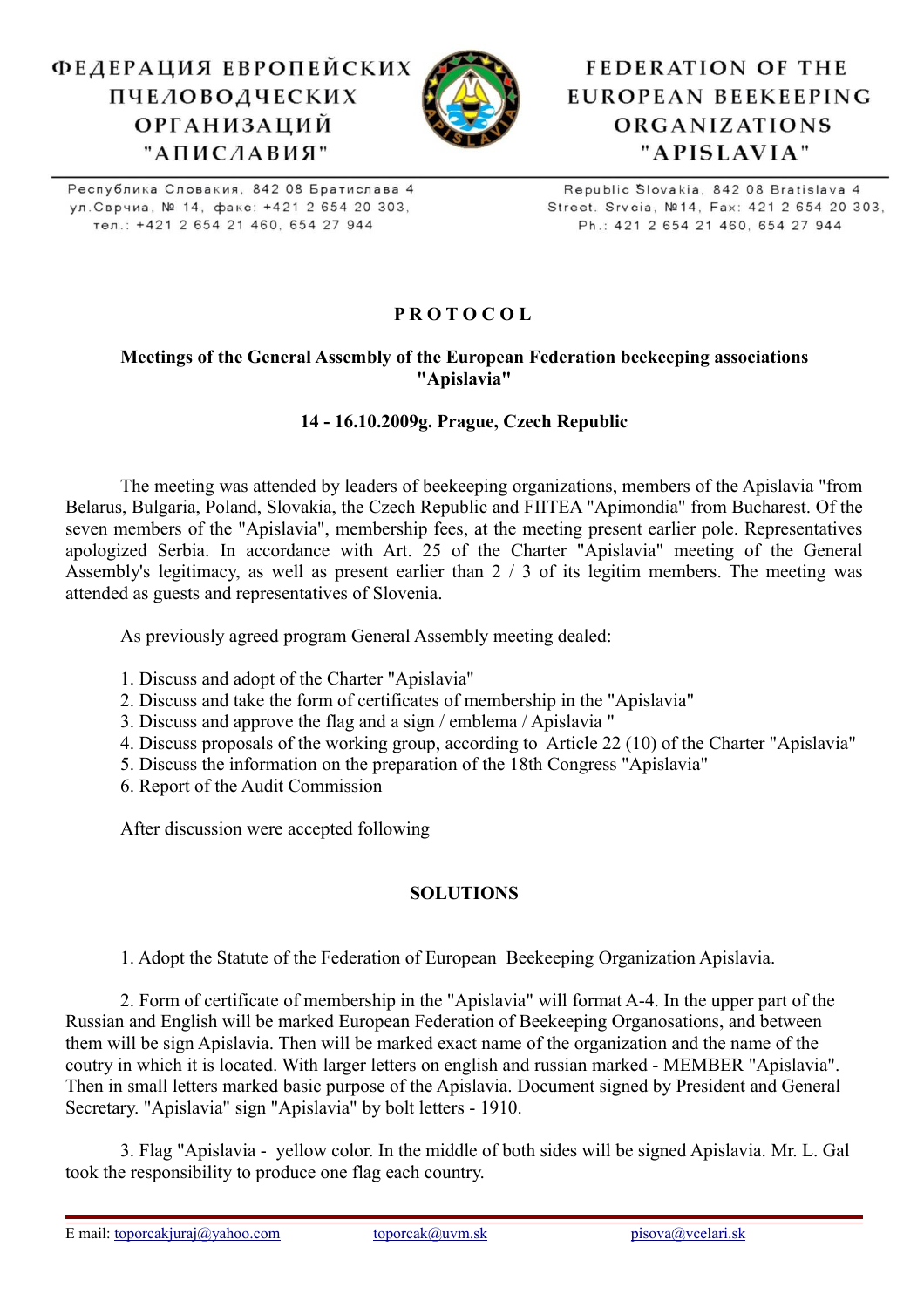#### 4. Proposals on the reports of working groups:

- **The quality bee products** - Mr. L. Gal. Was decided to create a working group on quality honey and other bee products. It must prepare the materials for new standards of honey. Prepare for competitions on the quality of honey and other bee products. Prepare of system of the proposals for the establishment of an independent quality control of honey and other products. Each country should set a national laboratory, which will work in this area. Each country member of the "Apislavia" should invite one member this Commission. The first results of this Commission have to be presented during the 18th Congress of the "Apislavia" in Bulgaria.

**- By direct contacts** and exchanges between beekeepers and scientists. Information on the Web "Apislavia - Mr. C. Constantinescu. A decision by the end of 2009 members submit to the Secretariat information of the national beekeeping events which will be reported on Web "Apislavia. Recommended that the countries members of the "Apislavia" during the event or beekeeping national Congress and General Assembly meetings, organized scientific symposiums with presentation of "Apislavia" - at least once a year. The General Assembly suggest to members of "Apislavia" more effectively use site [www.apislavia.org.](http://www.apislavia.org/) Recommends during Congress' Apislavia "to organize the massive participation of beekeepers, with aim of the exchange opinion among beekeepers.

**- To coordinate with the leadership of the European Union** - Mr. T. Sabat. Approved version of the letter, with recommendation to help beekeepers of countries "Apislavia." The letter with the signature of the President of the "Apislavia" will be sent to the European Parliament, European Commission, the Council of Ministers of Agriculture EU member countries and all the ministers of countries members of the Agribusiness. The letter will be sent to working group on honey COPA/COGECA

5. **Plan of Activities.** President St.Stefanov introduced The Plan of Activities.

- The Secretariat "Apislavia" has to prepare and coordinate Apislavia congresses and meetings of the General Assembly for two years in advance.

- Mr. V. Kamenkov explore the possibility to organize a meeting of the General Assembly in 2011 in Belarus.

- Information on the preparation of the 18th, Anniversary, Congress "Apislavia. It was agreed that XVIII. anniversary of the Congress "Apislavia' will be hold " from 02 to 05 September 2010 in Varna.

During the Congress will be organized: a/ Activities in connection with the 100 th anniversary of "Apislavia" b/ APIEKSPO and Scientific Conference c/ Beekeeping in Bulgaria d/ Culturne program

Until the end of November S. Stefanov must send to countries members of the "Apislavia" first informative materials about organization of the Congress. The Bulgarian side requests to the receive historical materialias from other members of Apislavia. It was decided that the Secretariat Apislavia provide up to 3000 / three thousands / Euro to Bulgarian organizer in connection with the organization of the Anniversary Congress.

6. For a report on the financial condition of "Apislavia" - *Revision Commission* (Chairman Mr. Kamenkov) *informed* members:

- accounts of the Secretariat in cash 15.383 dollars and 2,600 euros. Razhodi Secretariat about 600 euros.

Received a statement from the President of Apicultural Union of Slovenia, to become a member of Apislavia "unanimously agreed to accept the Slovenian Beekeepers' union member" Apislavia. In accordance with Art. 15 of the Charter they must submit to the Secretariat: